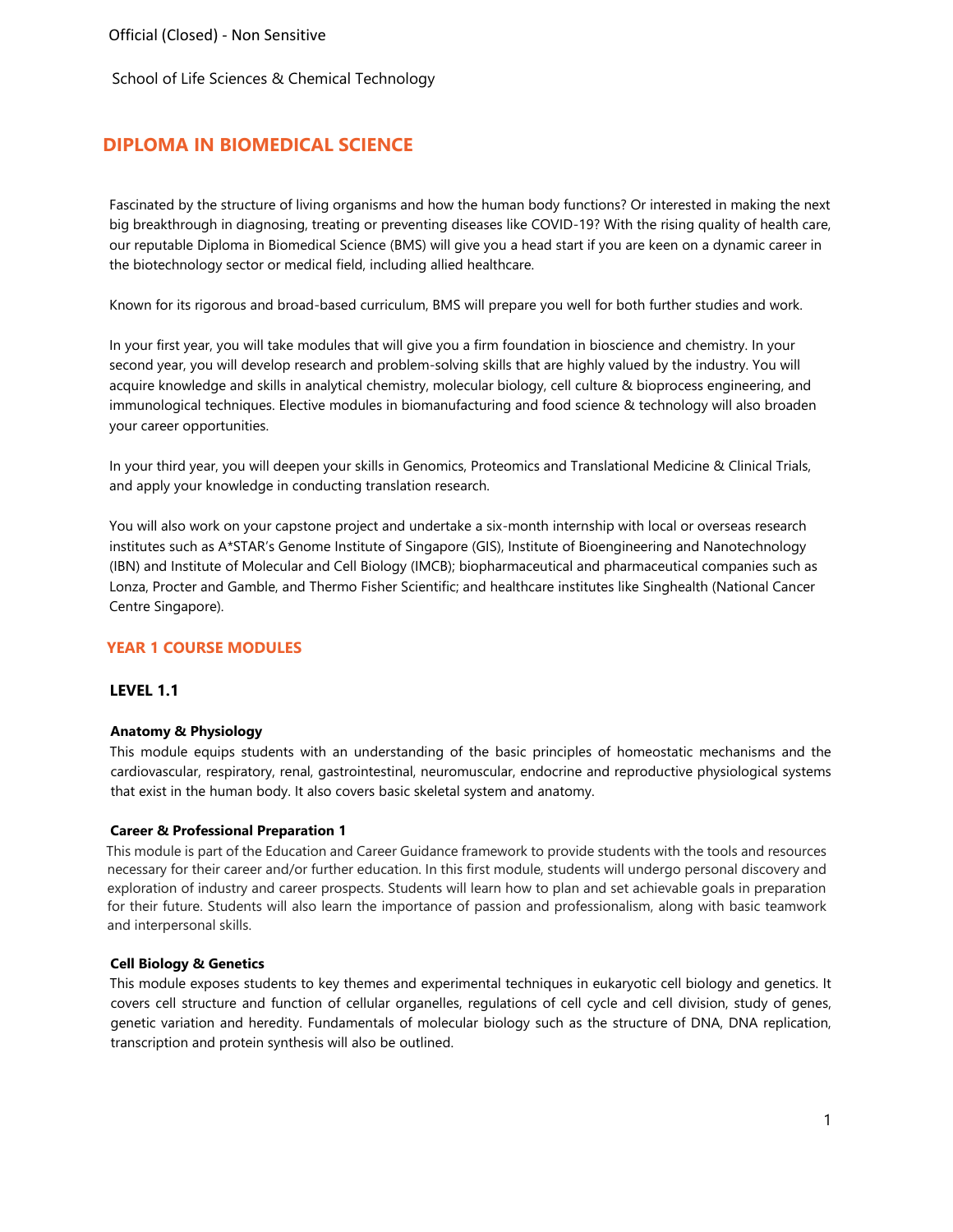### **Inorganic & Physical Chemistry**

This module covers the structure of matter, chemical bonding, orbital hybridisation, thermochemistry, chemical equilibria, kinetics, electrochemistry and redox reactions, transition metal chemistry, chemistry of solutions, including acids, bases and buffers.

### **Mathematics**

This module provides students with a fundamental analytical knowledge of mathematics essential for the study of life sciences. The module is designed to equip students with the necessary mathematical techniques to solve biological and chemical problems, as well as to carry out analytical studies in their future work. Topics include exponential and logarithmic functions, integration, differentiation and differential equations.

## **LEVEL 1.2**

### **Biosafety & Risk Management**

This module is designed based on the curriculum of the WSQ "Follow Good Biosafety Practices" course. This module aims to equip students with essential knowledge and skills for safe handling of chemicals and biological agents as well as fundamentals of decontamination and waste management. Topics such as following biosafety and biosecurity principles and practices, risk assessment and mitigation, national and international biosafety guidelines and legislation, and emergency response programmes will also be covered.

### **Biostatistics**

This module is designed to provide students with basic statistical skills to analyse and interpret simple biological, preclinical and clinical data. The basic statistical skills covered are descriptive statistics, data distribution, set sample size, measurement of central tendency, scatter diagram, cluster analysis, and simple linear correlation and regression analysis for linear data. Students will learn about the presentation of data in graphical forms using Microsoft Excel, including selection and preparation of different types of graphs, how to write titles and legends, and interpretation of results and drawing of conclusions.

### **Microbiology**

This module introduces a basic understanding of microorganisms and techniques in microbiology. Topics include cell structure and function, classification, viruses and fungi, nutrition, growth and regulation, environmental factors affecting growth, microscopy, staining, size measurement, cell enumeration, media preparation, isolation and cultivation of pure cultures.

#### **Organic Chemistry**

In this module, students are introduced to the main classes of organic compounds e.g. alcohols, aromatic and carbonyl compounds. The properties and chemical reactivity of these compounds will be discussed especially in their application to the chemistry of life sciences. In addition, some basic organic reaction mechanisms e.g. nucleophilic substitutions (SN2 and SN1 mechanisms) will be covered.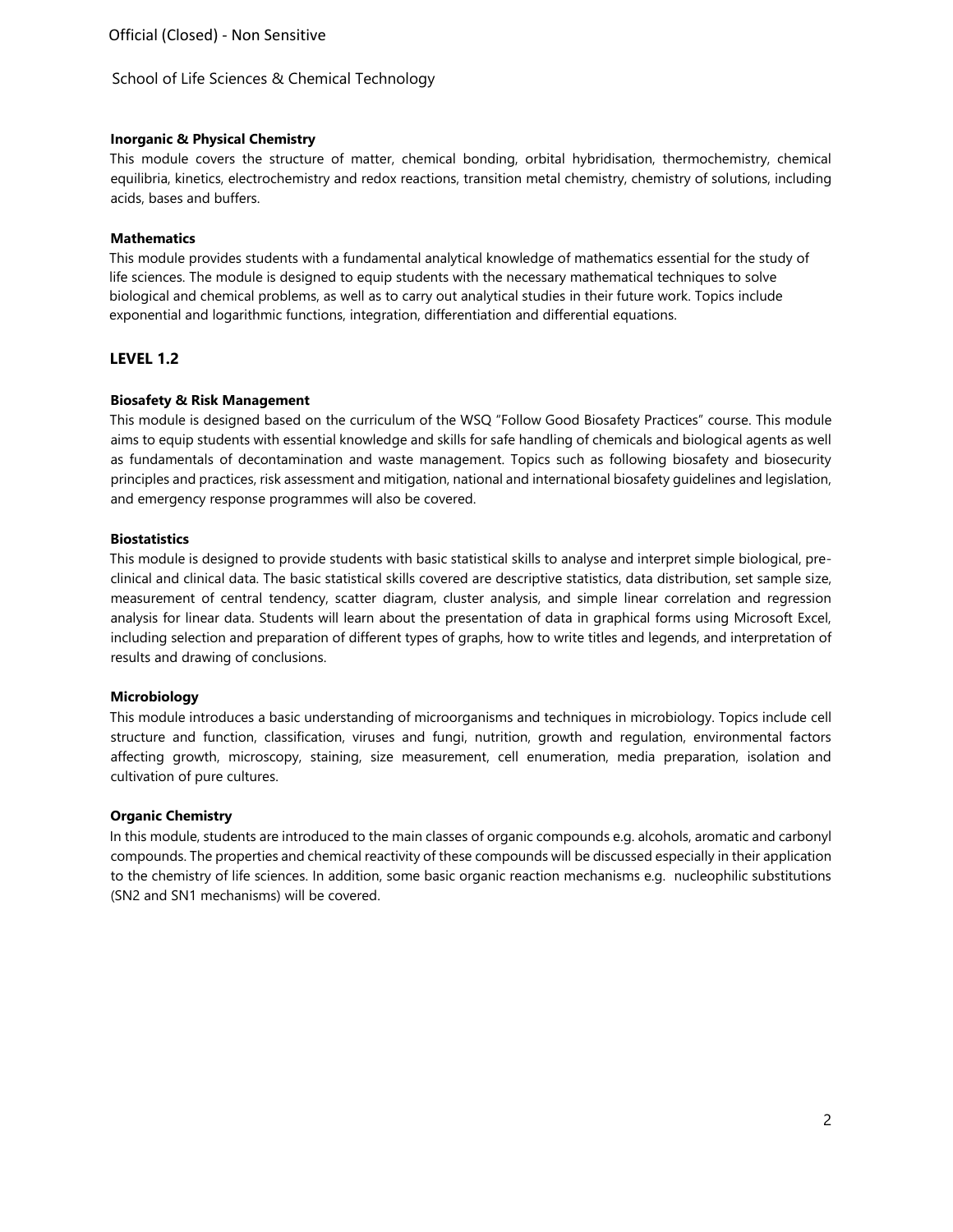## **YEAR 1 COURSE CURRICULUM**

| <b>Module Name</b>                    | <b>Credit Units</b> |
|---------------------------------------|---------------------|
| Level 1.1 (18 hours per week)         |                     |
| Anatomy & Physiology                  | 3                   |
| Career & Professional Preparation 1   | 1                   |
| Cell Biology & Genetics               | 4                   |
| English Language Express*             | NА                  |
| Innovation Made Possible <sup>^</sup> | 3                   |
| Inorganic & Physical Chemistry        | 4                   |
| <b>Mathematics</b>                    | 3                   |
| Level 1.2 (17 hours per week)         |                     |
| Biosafety & Risk Management           | $\mathcal{P}$       |
| <b>Biostatistics</b>                  | 3                   |
| Communication Essentials <sup>^</sup> | 3                   |
| Health & Wellness^                    | 1                   |
| Microbiology                          | 4                   |
| Organic Chemistry                     | 4                   |

#### **Notes:**

^ For more details on Interdisciplinary Studies (IS) electives, please log on [to www.np.edu.sg/is](http://www.np.edu.sg/is) [\\*](http://www.np.edu.sg/is) This module is only offered to students who are weaker in the English Language.

#### **IS Modules**

The School of Interdisciplinary Studies (IS) delivers a broad-based curriculum, which nurtures a new generation of professionals with multidisciplinary skills and an innovative and entrepreneurial spirit to meet the challenges of a knowledge economy. IS offers both prescribed modules and electives to challenge boundaries. Prescribed modules develop students' competencies in core areas such as Communication, Innovation and Enterprise, Culture and Communication, and Personal Mastery and Development, while elective modules provide insights into Arts and Humanities, Business, Design, and Science and Technology.

#### **YEAR 2 COURSE MODULES**

### **LEVEL 2.1**

#### **Applied Microbiology**

This is an advanced module in microbiology for second year students and is a continuation of the basic microbiology module. This module focuses on the importance of microorganisms as contaminating agents in the production of foods and pharmaceuticals. It focuses on the techniques and methodologies involved in the analyses and prevention of microbiological contamination. This module also provides a foundation in medical, food, environmental and industrial microbiology as well as skills and knowledge in Good Manufacturing Practices, food hygiene auditing and the preparation of a HACCP plan.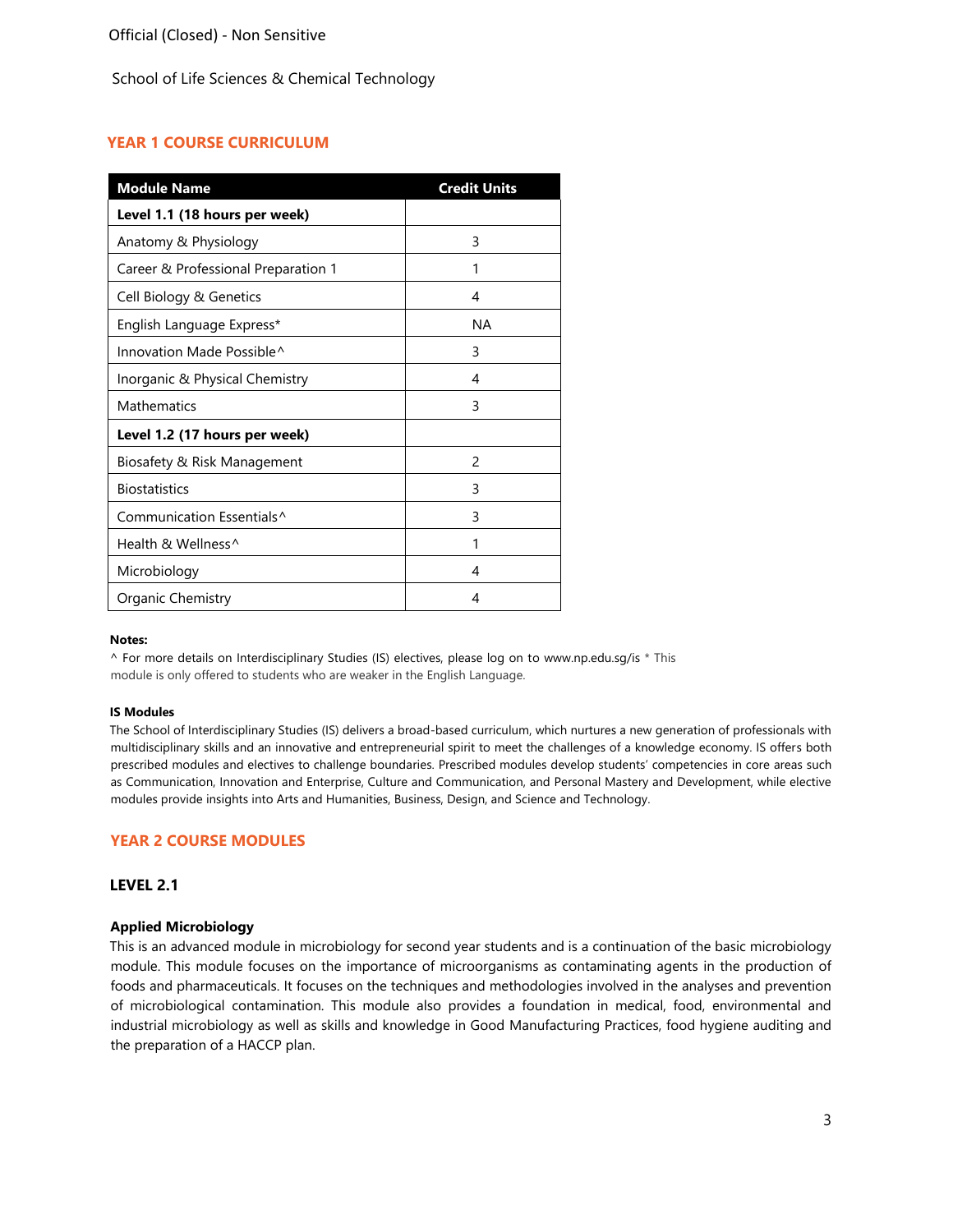### **Biochemistry**

This module introduces fundamental biochemical concepts and practices. The subject integrates biological and chemical concepts as they relate to biochemistry and biochemical disorders. The module prepares students to work in biochemical industries and research institutions, and covers three major areas of protein chemistry, enzymology and metabolism.

### **Career & Professional Preparation 2**

This module is part of the Education and Career Guidance framework to provide students with the tools and resources necessary for their further career and/or education. In this module, students will explore basic job search strategies, practice writing effective resumes and cover letters, and learn interview skills. Students will also learn professional and intercultural communication skills to prepare them for a dynamic and diverse workplace.

### **Molecular Biology & Bioinformatics**

This module covers advanced topics in molecular biology. Topics include regulation of gene expression, gene mutation and DNA repair mechanisms. In the area of recombinant DNA technology and molecular techniques, students will learn about nucleic acid isolation, polymerase chain reaction (PCR), DNA cloning, identification of recombinant clones, DNA sequencing and microarrays. Students will also be introduced to computational approaches and bioinformatics tools that can be used for the analysis of nucleic acid and protein sequences, and for designing PCR primers.

### **ELECTIVES: Choose any 1**

### **Biomanufacturing Practices**

This module focuses on principles and practices in the manufacturing of biological agents such as vaccines, biologic drugs and antibodies by mammalian and microbial catalysts. Topics include an overview of kinetic and stoichiometric analysis of bioreactors, biomanufacturing process operations, bioreactor design principles, single use systems, agitation and mixing, heat transfer and temperature culture, and process scale-up.

#### **Food Science & Technology**

This module covers key topics in modern food science, focusing on key issues which affect the import, production, testing and regulation of processed foods in Singapore. This module introduces students to local and international food standards, and they will learn to interpret data and information presented in the scientific and non-scientific literature. Laboratory classes will focus on the analyses of processed foods.

### **LEVEL 2.2**

### **Analytical Chemistry**

This module covers various instruments which are used in analytical chemistry/biochemistry with the emphasis on their practical use. Students will study the workings of the UV-Vis, HPLC (including IEX, gel filtration, affinity chromatography), capillary and gel electrophoresis. This module also covers the interpretation of mass spectrometry as applied to small molecules and proteins; proton and 13C-NMR and infrared spectroscopy in the structural elucidation of organic molecules.

#### **Applied Biostatistics**

This module covers advanced statistical skills to analyse and interpret a wide range of biological, pre-clinical and clinical data, and preparation of data for scientific presentation. The statistical skills covered are biological experiment design, hypothesis testing, quantitative data analysis by parametric and non-parametric methods, qualitative data analysis by Chi-square and Fisher tests, and simple correlation & regression analysis for non-linear data. Students will perform statistical analysis using statistical software such as SPSS and Excel. The scientific presentation section covers how to organise data, prepare and incorporate statistical results on graphs and interpretation of results.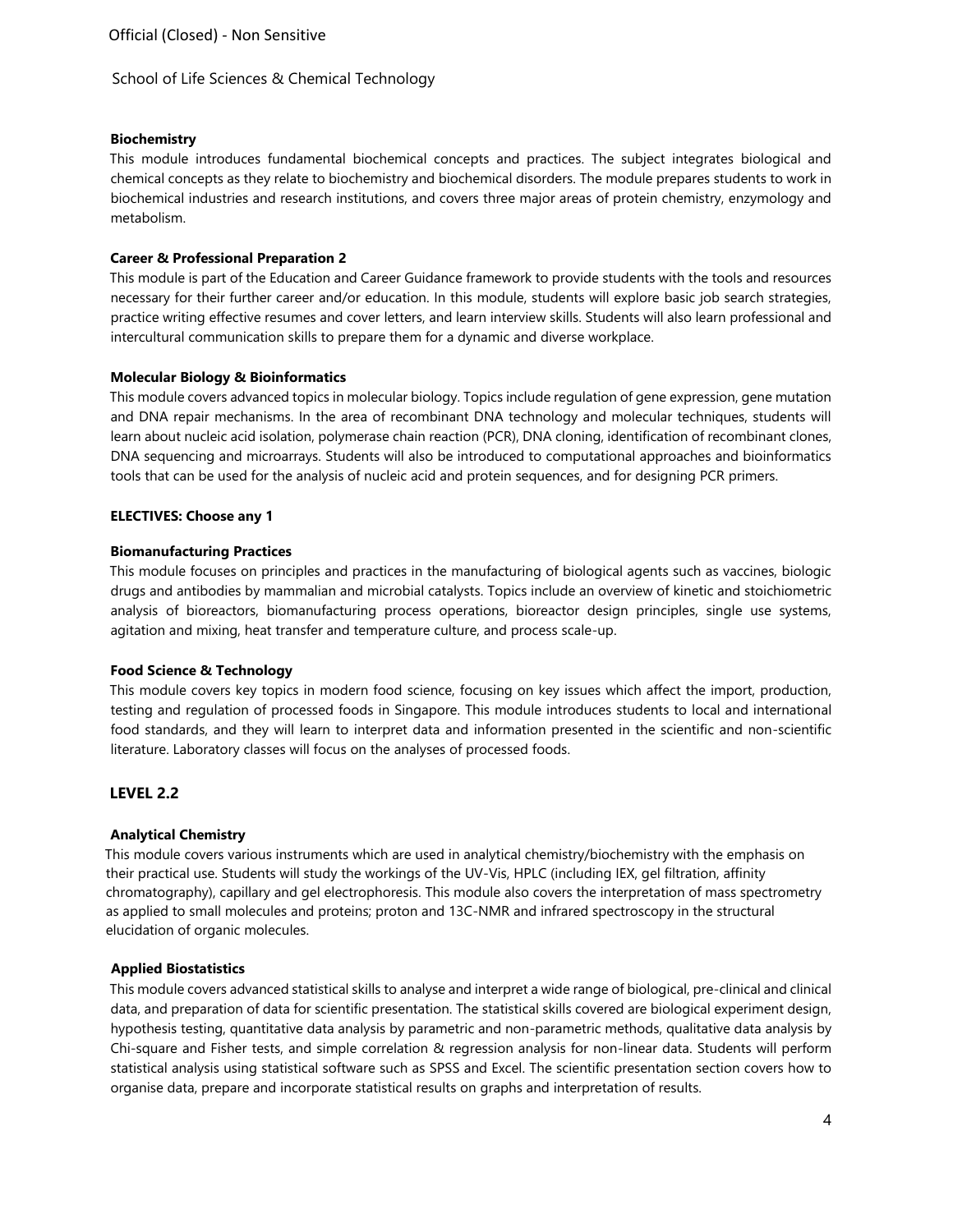### **Cell Culture & Bioprocess Engineering**

This module equips students with strong aseptic techniques and application of cell culture in bioprocess engineering. Topics include regulatory affairs, biologics, cell lines, media, maintenance of cell cultures, and understanding of bioprocessing. Students will also acquire practical and theoretical knowledge of developing fermentation processes and manufacturing biological products. This module covers the application of bioprocess technology principles to scale-up production, economics, and regulatory considerations of bio-products derived from recombinant organisms and animal cell culture.

### **Immunological Techniques**

This module introduces the fundamentals of immunology and provides an understanding of how the immune system functions as an integrated defense system against disease. Topics include an overview of the innate and adaptive immunity, humoral and cell mediated immunity, immunisation and vaccination. The module also covers the applications and advancements of immunological techniques in clinical, healthcare and diagnostic laboratories.

### **ELECTIVES: Choose any 1**

## **Biopharmaceutical Analysis**

This module is designed to equip students with knowledge and molecular techniques that are used to analyse raw materials and biological products. Topics include an overview on biologics production using microbial and mammalian systems, detection of adventitious agents in biological products using quantitative PCR (qPCR), endotoxin and pyrogen testing, bioburden test, and detection of residual host cell proteins using enzyme linked immunosorbent assay (HCP-ELISA). An overview on pharmaceutical law and regulatory landscape will also be covered.

## **Food Processing & Safety**

This module covers principles and techniques used in the food industry which include mass and energy balance and their application in food unit operations, size reduction, thermal processing, non-thermal processing and equipment. Under food safety, proper handling, preparation and storage of food will be explored. Nature of contaminants, safety evaluation of food ingredients and food safety regulations (FDA, AVA) will also be covered

# **YEAR 2 COURSE CURRICULUM**

| <b>Module Name</b>                                                                           | <b>Credit Units</b> |
|----------------------------------------------------------------------------------------------|---------------------|
| Level 2.1 (20 hours per week)                                                                |                     |
| Applied Microbiology                                                                         | 5                   |
| Biochemistry                                                                                 | 4                   |
| Career & Professional Preparation 2                                                          | $\mathcal{P}$       |
| Molecular Biology & Bioinformatics                                                           | 5                   |
| Electives: Choose any 1<br><b>Biomanufacturing Practices OR</b><br>Food Science & Technology | 4                   |
| Level 2.2 (22 hours per week)                                                                |                     |
| <b>Analytical Chemistry</b>                                                                  | 4                   |
| <b>Applied Biostatistics</b>                                                                 | 3                   |
| Cell Culture & Bioprocess Engineering                                                        | 5                   |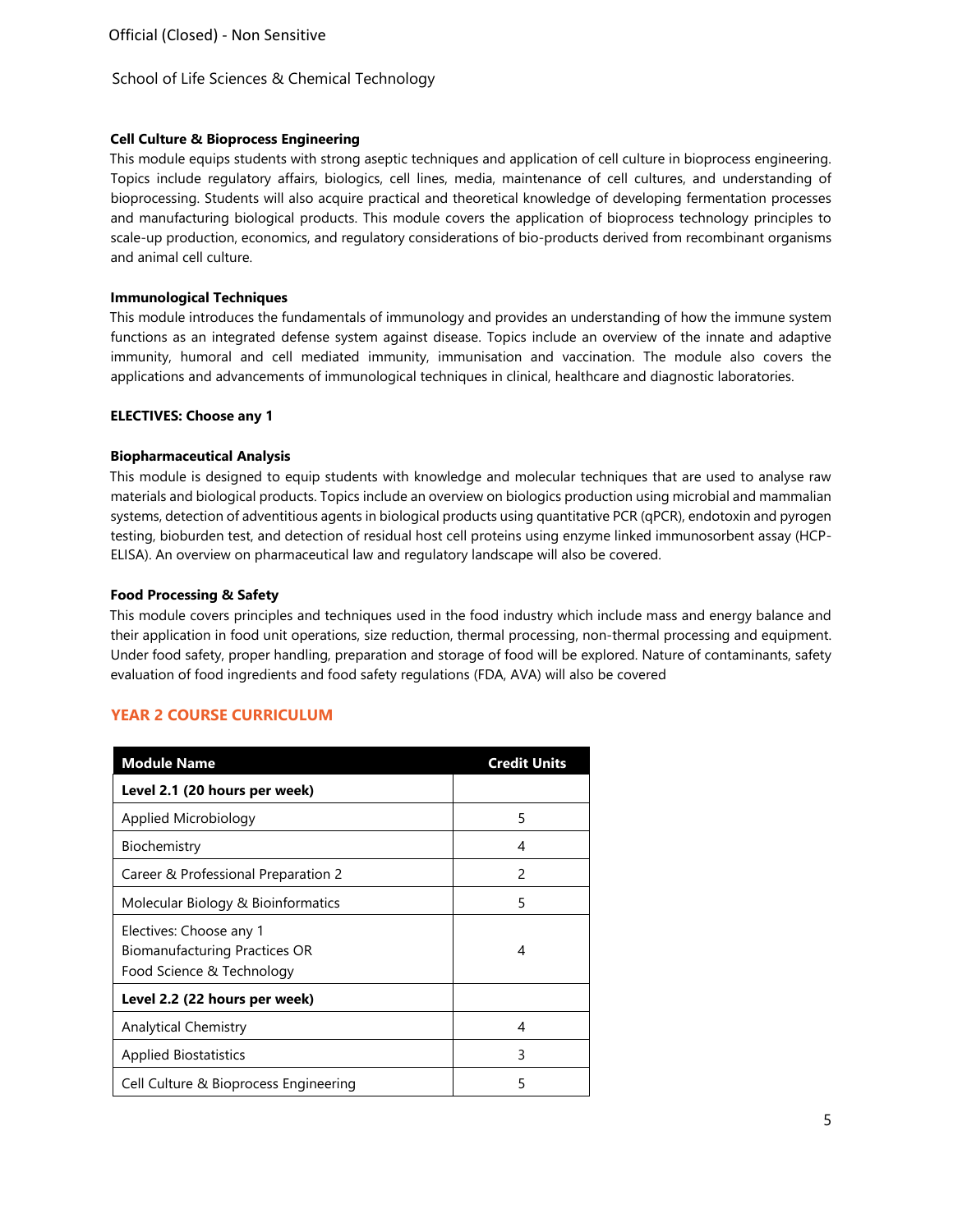# Official (Closed) - Non Sensitive

### School of Life Sciences & Chemical Technology

| Immunological Techniques                                                                    |  |
|---------------------------------------------------------------------------------------------|--|
| World Issues: A Singapore Perspective^                                                      |  |
| Electives: Choose any 1<br><b>Biopharmaceutical Analysis OR</b><br>Food Processing & Safety |  |

#### **Notes:**

^ For more details on Interdisciplinary Studies (IS) electives, please log on [to www.np.edu.sg/is](http://www.np.edu.sg/is)

#### **IS Modules**

The School of Interdisciplinary Studies (IS) delivers a broad-based curriculum, which nurtures a new generation of professionals with multidisciplinary skills and an innovative and entrepreneurial spirit to meet the challenges of a knowledge economy. IS offers both prescribed modules and electives to challenge boundaries. Prescribed modules develop students' competencies in core areas such as Communication, Innovation and Enterprise, Culture and Communication, and Personal Mastery and Development, while elective modules provide insights into Arts and Humanities, Business, Design, and Science and Technology.

# **YEAR 3 COURSE MODULES**

### **LEVEL 3.1**

### **Capstone Project**

Students will complete a final year research project under the guidance of an academic staff or industry mentor. The Capstone Project can cover any of the key areas in life science research including Molecular Biosciences, Industrial Biotechnology, Food Technology, Aquatic Science & Technology, Environmental Technology and Urban Horticulture and Greenscape. Students will be able to integrate and apply the knowledge and skills learned from the course. They will be involved in report writing as well as presenting the outcomes of the project in poster and oral presentations. The Capstone Project will further strengthen their writing and communication skills as well as analytical and problemsolving skills, thus preparing them for the industry or further studies.

#### **Genomics & Proteomics**

This module provides an insight into the fields of genomics and proteomics. Students will study the functions of genes and their interaction within a genome, the human genome project, next-generation sequencing, genetically modified organisms and gene therapy, protein expression with emphasis on the structure and functions of proteins, methods of purification and analyses of proteins, and applications of proteomics.

#### **Translational Medicine & Clinical Trials**

This module builds on the previous modules taken in the first and second year of the Biomedical Science course. Upon completion of this module, students will be able to appreciate the difference between basic and clinical research and apply the knowledge learnt in conducting translation research. This module also covers bioethics, clinical trials and regulatory compliance, clinical informatics and big data analysis as well as emerging technologies in biomedical science.